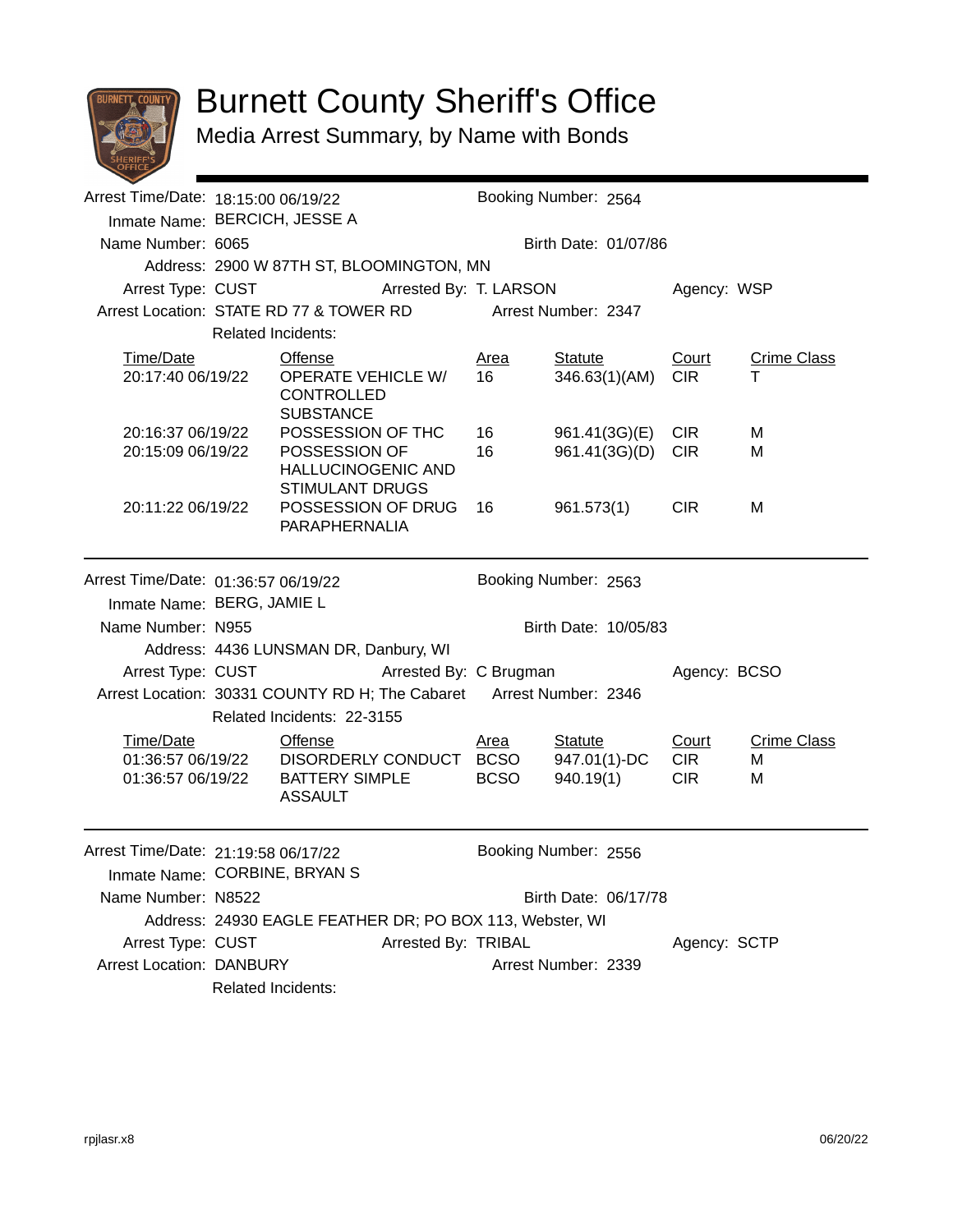| Time/Date                                                                |                                                                                                      | <b>Offense</b><br>21:24:08 06/17/22 PROBATION VIOLATION        |                       | <u>Area</u><br>16 | <b>Statute</b><br>973.10       | Court<br><b>CIR</b>        | <b>Crime Class</b><br>F |  |
|--------------------------------------------------------------------------|------------------------------------------------------------------------------------------------------|----------------------------------------------------------------|-----------------------|-------------------|--------------------------------|----------------------------|-------------------------|--|
| Arrest Time/Date: 02:44:57 06/18/22<br>Inmate Name: Dorma, Christopher J |                                                                                                      |                                                                |                       |                   | Booking Number: 2558           |                            |                         |  |
| Name Number: N60371                                                      |                                                                                                      |                                                                |                       |                   | Birth Date: 07/02/74           |                            |                         |  |
|                                                                          |                                                                                                      | Address: 7668 LOIS LN, Danbury, WI                             |                       |                   |                                |                            |                         |  |
|                                                                          |                                                                                                      | Arrest Type: CUST Arrested By: 725                             |                       |                   |                                | Agency: WSP                |                         |  |
| Arrest Location: FRENCH ROAD DANBURY Arrest Number: 2341                 |                                                                                                      |                                                                |                       |                   |                                |                            |                         |  |
|                                                                          | <b>Related Incidents:</b>                                                                            |                                                                |                       |                   |                                |                            |                         |  |
| Time/Date                                                                |                                                                                                      | <b>Offense</b><br>02:46:55 06/18/22  Operate while Intoxicated |                       | <b>Area</b><br>10 | <b>Statute</b><br>346.63(1)(A) | Court<br><b>CIR</b>        | <b>Crime Class</b><br>м |  |
| Arrest Time/Date: 12:32:21 06/18/22                                      |                                                                                                      |                                                                |                       |                   | Booking Number: 2559           |                            |                         |  |
| Inmate Name: GOEPFERT, DENNIS C JR                                       |                                                                                                      |                                                                |                       |                   |                                |                            |                         |  |
| Name Number: N7170                                                       |                                                                                                      |                                                                |                       |                   | Birth Date: 04/04/82           |                            |                         |  |
|                                                                          |                                                                                                      | Address: 320 W HARRISON AVE, Grantsburg, WI                    |                       |                   |                                |                            |                         |  |
|                                                                          | Arrest Type: CUST Arrested By: A Spafford<br>Arrest Location: 114 HARRISON AVE E Arrest Number: 2342 |                                                                |                       |                   |                                | Agency: BCSO               |                         |  |
|                                                                          | <b>Related Incidents:</b>                                                                            |                                                                |                       |                   |                                |                            |                         |  |
| Time/Date<br>12:53:29 06/18/22                                           |                                                                                                      | <b>Offense</b><br>CONTEMPT OF COURT - 05<br>PUNITIVE SANCTION  |                       | <b>Area</b>       | <b>Statute</b><br>785.03(1)(b) | Court<br><b>CIR</b>        | <b>Crime Class</b><br>м |  |
| Arrest Time/Date: 19:09:39 06/13/22                                      |                                                                                                      |                                                                |                       |                   | Booking Number: 2545           |                            |                         |  |
| Inmate Name: GOETTL, BRENT M                                             |                                                                                                      |                                                                |                       |                   |                                |                            |                         |  |
| Name Number: 5807                                                        |                                                                                                      |                                                                |                       |                   | Birth Date: 02/24/74           |                            |                         |  |
|                                                                          |                                                                                                      | Address: PO BOX 162, BOYD, WI                                  |                       |                   |                                |                            |                         |  |
| Arrest Type: CUST                                                        |                                                                                                      |                                                                | Arrested By: M Jerdee |                   |                                | Agency: SCTP               |                         |  |
| Arrest Location: 30222 HWY 35/77                                         |                                                                                                      |                                                                |                       |                   | Arrest Number: 2328            |                            |                         |  |
|                                                                          | <b>Related Incidents:</b>                                                                            |                                                                |                       |                   |                                |                            |                         |  |
| Time/Date<br>19:11:11 06/13/22                                           |                                                                                                      | Offense<br>PROBATION VIOLATION                                 |                       | <u>Area</u><br>16 | <b>Statute</b><br>973.10       | <b>Court</b><br><b>CIR</b> | <u>Crime Class</u><br>F |  |
| Arrest Time/Date: 20:38:55 06/15/22                                      |                                                                                                      |                                                                |                       |                   | Booking Number: 2553           |                            |                         |  |
| Inmate Name: HALER, LISA L                                               |                                                                                                      |                                                                |                       |                   |                                |                            |                         |  |
| Name Number: N47990                                                      |                                                                                                      |                                                                |                       |                   | Birth Date: 03/05/81           |                            |                         |  |
|                                                                          |                                                                                                      | Address: 3113 BILLYBOY LN, Shell Lake, WI                      |                       |                   |                                |                            |                         |  |
| Arrest Type: CUST                                                        |                                                                                                      |                                                                | Arrested By: J Mead   |                   |                                | Agency: BCSO               |                         |  |
| Arrest Location: 4th and bradley                                         |                                                                                                      |                                                                |                       |                   | Arrest Number: 2336            |                            |                         |  |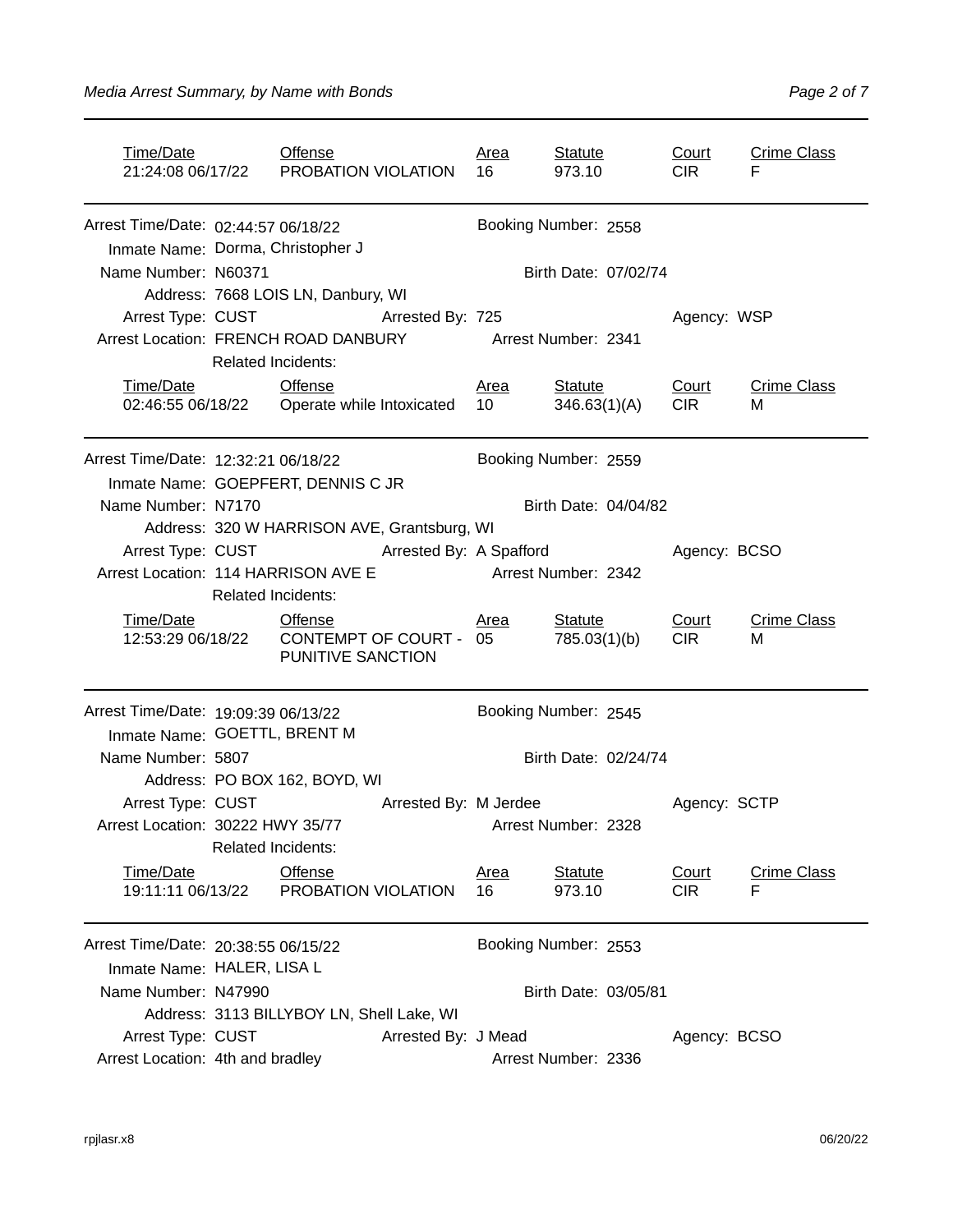|                                                                                                                                                                                                                  |                                                                                               | Related Incidents: 22-3062                                                                                |                         |                                             |                                   |                              |  |
|------------------------------------------------------------------------------------------------------------------------------------------------------------------------------------------------------------------|-----------------------------------------------------------------------------------------------|-----------------------------------------------------------------------------------------------------------|-------------------------|---------------------------------------------|-----------------------------------|------------------------------|--|
| Time/Date<br>19:50:00 06/15/22                                                                                                                                                                                   |                                                                                               | <b>Offense</b><br>POSSESSION W/INTENT 15<br>TO                                                            | <u>Area</u>             | <b>Statute</b><br>961.41(1M)(D)3 CIR        | <u>Court</u>                      | <b>Crime Class</b><br>F      |  |
| <b>HEROIN &gt;10&lt;50G</b><br>19:50:00 06/15/22                                                                                                                                                                 |                                                                                               | MANUFACTURE/DELIVER<br>POSSESSION OF DRUG 15<br>PARAPHERNALIA                                             |                         | 961.573(1)                                  | <b>CIR</b>                        | U                            |  |
| 19:50:00 06/15/22                                                                                                                                                                                                |                                                                                               | BAIL JUMPING - FELONY 15<br>946.49(1)(B)<br><b>CIR</b><br>F                                               |                         |                                             |                                   |                              |  |
| Arrest Time/Date: 21:12:28 06/13/22                                                                                                                                                                              |                                                                                               | Inmate Name: HERRMANN, ALLEN E                                                                            | Booking Number: 2551    |                                             |                                   |                              |  |
| Name Number: N26213                                                                                                                                                                                              |                                                                                               |                                                                                                           |                         | Birth Date: 10/16/68                        |                                   |                              |  |
| Address: 6018 LAKE 26 RD, Danbury, WI<br>Arrest Type: CUST<br>Arrested By: Barker N<br>Arrest Location: 30799 STATE RD 35 77; Fishbowl Arrest Number: 2334<br><b>Bar and Grill</b><br>Related Incidents: 22-3032 |                                                                                               |                                                                                                           |                         |                                             | Agency: BCSO                      |                              |  |
| Time/Date                                                                                                                                                                                                        |                                                                                               | <b>Offense</b><br>21:12:28 06/13/22    DISORDERLY CONDUCT                                                 | Area<br><b>BCSO</b>     | <b>Statute</b><br>947.01(1)-DC              | Court                             | <b>Crime Class</b><br>м      |  |
| Arrest Time/Date: 14:34:38 06/16/22<br>Inmate Name: JONES, JACOB T                                                                                                                                               |                                                                                               |                                                                                                           |                         | Booking Number: 2555                        |                                   |                              |  |
| Name Number: N63513                                                                                                                                                                                              |                                                                                               |                                                                                                           |                         | Birth Date: 09/06/00                        |                                   |                              |  |
|                                                                                                                                                                                                                  |                                                                                               | Address: 23950 1ST AVE, Siren, WI                                                                         |                         |                                             |                                   |                              |  |
| Arrest Type: CITE                                                                                                                                                                                                |                                                                                               | Arrested By: M Peterson                                                                                   |                         |                                             | Agency: BCSO                      |                              |  |
| <b>Arrest Location: SIREN</b>                                                                                                                                                                                    |                                                                                               | Related Incidents: 22-0713                                                                                | Arrest Number: 2338     |                                             |                                   |                              |  |
| Time/Date<br>00:00:00 02/11/22                                                                                                                                                                                   |                                                                                               | <b>Offense</b><br>00:00:00 02/11/22 BAIL JUMPING - FELONY<br><b>CRIMINAL DAMAGE TO</b><br><b>PROPERTY</b> | <u>Area</u><br>15<br>15 | <b>Statute</b><br>946.49(1)(B)<br>943.01(1) | Court<br><b>CIR</b><br><b>CIR</b> | <b>Crime Class</b><br>F<br>M |  |
| Arrest Time/Date: 01:36:57 06/19/22                                                                                                                                                                              |                                                                                               |                                                                                                           |                         | Booking Number: 2562                        |                                   |                              |  |
|                                                                                                                                                                                                                  | Inmate Name: KANKE, SHELLEY M<br>Name Number: N29848<br>Address: 28791 SWEGER RD, Danbury, WI |                                                                                                           |                         | Birth Date: 03/01/64                        |                                   |                              |  |
| Arrest Type: CUST                                                                                                                                                                                                |                                                                                               | Arrested By: Mangen B<br>Arrest Location: 30331 COUNTY RD H; The Cabaret<br>Related Incidents: 22-3155    | Arrest Number: 2345     |                                             | Agency: BCSO                      |                              |  |
| Time/Date<br>01:36:57 06/19/22                                                                                                                                                                                   |                                                                                               | <b>Offense</b><br>DISORDERLY CONDUCT                                                                      | Area<br><b>BCSO</b>     | <b>Statute</b><br>947.01(1)-DC              | Court<br><b>CIR</b>               | <b>Crime Class</b><br>м      |  |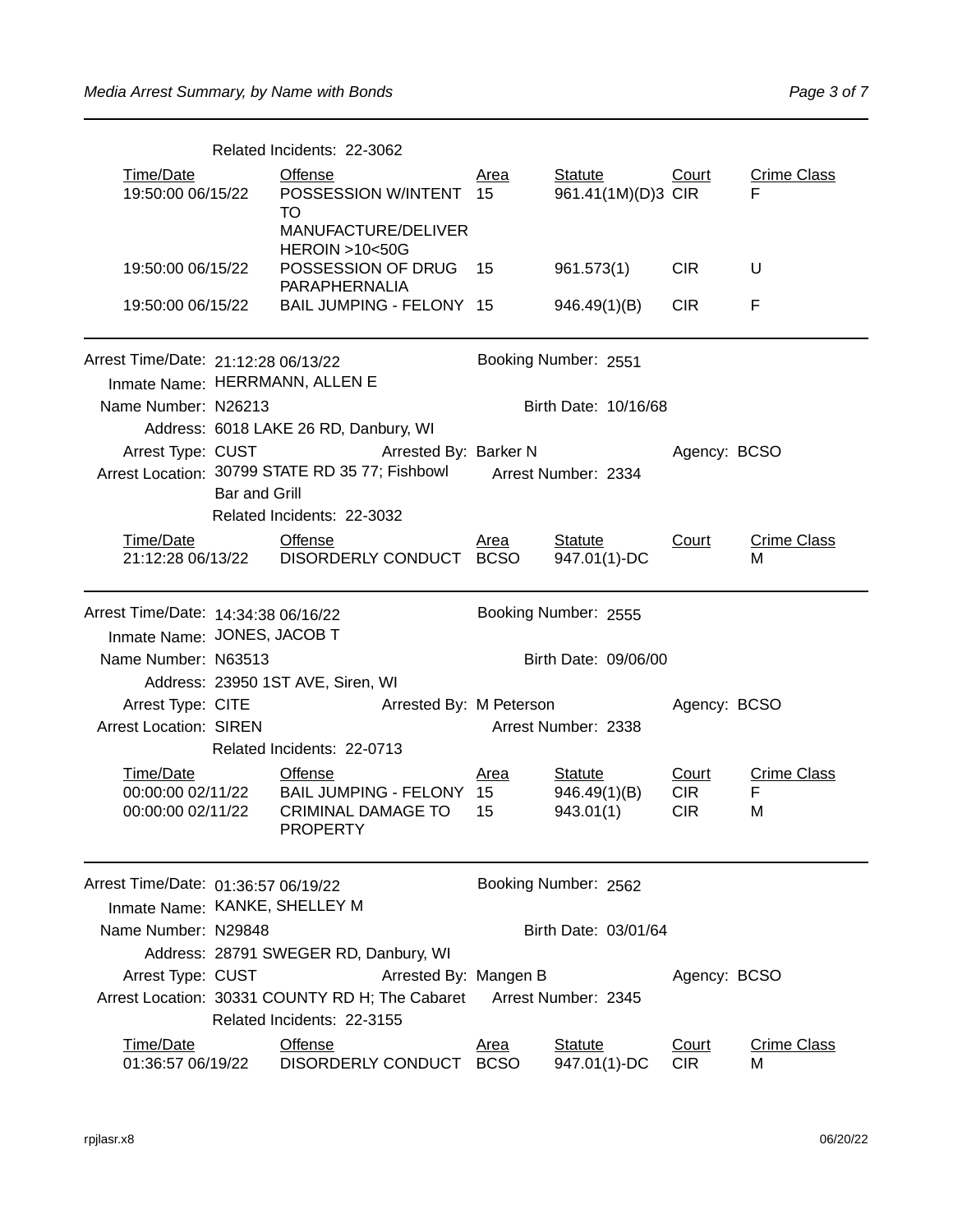| Arrest Time/Date: 23:02:34 06/17/22    |                                                                               |                                                                       |                      | Booking Number: 2557                                   |                          |                         |  |  |  |
|----------------------------------------|-------------------------------------------------------------------------------|-----------------------------------------------------------------------|----------------------|--------------------------------------------------------|--------------------------|-------------------------|--|--|--|
|                                        | Inmate Name: LARUSH, ANTONIO J                                                |                                                                       |                      |                                                        |                          |                         |  |  |  |
| Name Number: 6050                      |                                                                               |                                                                       |                      | Birth Date: 02/07/97                                   |                          |                         |  |  |  |
|                                        |                                                                               | Address: 9627 BANGISHIMONG RD, HAYWARD, WI                            |                      |                                                        |                          |                         |  |  |  |
| Arrest Type: CITE                      |                                                                               | Arrested By: B Meyer                                                  |                      | Agency: SCTP                                           |                          |                         |  |  |  |
| Arrest Location: DANBURY CASINO        | <b>Related Incidents:</b>                                                     |                                                                       |                      | Arrest Number: 2340                                    |                          |                         |  |  |  |
|                                        |                                                                               |                                                                       |                      |                                                        |                          |                         |  |  |  |
| Time/Date                              |                                                                               | Offense<br>00:00:00 06/17/22 CRIMINAL TRESPASS -<br><b>DWELLING</b>   | Area<br>16           | <b>Statute</b><br>943.14(2)                            | Court<br><b>CIR</b>      | <b>Crime Class</b><br>м |  |  |  |
|                                        | Arrest Time/Date: 02:03:25 06/19/22<br>Booking Number: 2561                   |                                                                       |                      |                                                        |                          |                         |  |  |  |
| Inmate Name: LINDEMANN, GAGE D         |                                                                               |                                                                       |                      |                                                        |                          |                         |  |  |  |
| Name Number: N5927                     |                                                                               |                                                                       |                      | Birth Date: 06/30/94                                   |                          |                         |  |  |  |
|                                        |                                                                               | Address: 24681 ST CROIX ST, Webster, WI                               |                      |                                                        |                          |                         |  |  |  |
|                                        |                                                                               | Arrest Type: CUST Arrested By: K Barker                               |                      |                                                        | Agency: SCTP             |                         |  |  |  |
|                                        | 70                                                                            | Arrest Location: HERTEL CASINO 4348 STATE RD                          |                      | Arrest Number: 2344                                    |                          |                         |  |  |  |
|                                        | <b>Related Incidents:</b>                                                     |                                                                       |                      |                                                        |                          |                         |  |  |  |
| Time/Date                              |                                                                               | <b>Offense</b>                                                        | Area                 | <b>Statute</b>                                         | Court                    | <b>Crime Class</b>      |  |  |  |
|                                        |                                                                               | 02:04:51 06/19/22 PROBATION VIOLATION                                 | 07                   | 973.10                                                 | CIR <sub>1</sub>         | F                       |  |  |  |
| Arrest Time/Date: 21:07:56 06/15/22    |                                                                               |                                                                       |                      | Booking Number: 2554                                   |                          |                         |  |  |  |
|                                        |                                                                               | Inmate Name: MITCHELL, CHARLES A                                      |                      |                                                        |                          |                         |  |  |  |
| Name Number: N10162                    |                                                                               |                                                                       | Birth Date: 12/09/70 |                                                        |                          |                         |  |  |  |
|                                        |                                                                               | Address: 3113 BILLYBOY LN, Shell Lake, WI                             |                      |                                                        |                          |                         |  |  |  |
| Arrest Type: CUST                      |                                                                               | Arrested By:                                                          |                      |                                                        | Agency: BCSO             |                         |  |  |  |
| Arrest Location: 4TH AND BRADLEY       |                                                                               |                                                                       |                      | Arrest Number: 2337                                    |                          |                         |  |  |  |
|                                        |                                                                               | Related Incidents: 22-3062                                            |                      |                                                        |                          |                         |  |  |  |
| Time/Date<br>19:50:00 06/15/22         |                                                                               | <b>Offense</b><br>POSSESSION W/INTENT 15<br>TO<br>MANFUACTURE/DELIVER | <u>Area</u>          | <b>Statute</b><br>961.41(1M)(CM) CIR<br>3 <sup>3</sup> | <u>Court</u>             | <b>Crime Class</b><br>F |  |  |  |
|                                        |                                                                               | COCAINE >15<40G                                                       |                      |                                                        |                          |                         |  |  |  |
| 19:50:00 06/15/22<br>19:50:00 06/15/22 |                                                                               | BAIL JUMPING - FELONY 15<br>POSSESSION OF DRUG 15<br>PARAPHERNALIA    |                      | 946.49(1)(B)<br>961.573(1)                             | <b>CIR</b><br><b>CIR</b> | F<br>U                  |  |  |  |
| Arrest Time/Date: 19:45:38 06/13/22    |                                                                               |                                                                       |                      | Booking Number: 2546                                   |                          |                         |  |  |  |
|                                        | Inmate Name: NELSON, BRANDYN J<br>Name Number: N63579<br>Birth Date: 08/31/89 |                                                                       |                      |                                                        |                          |                         |  |  |  |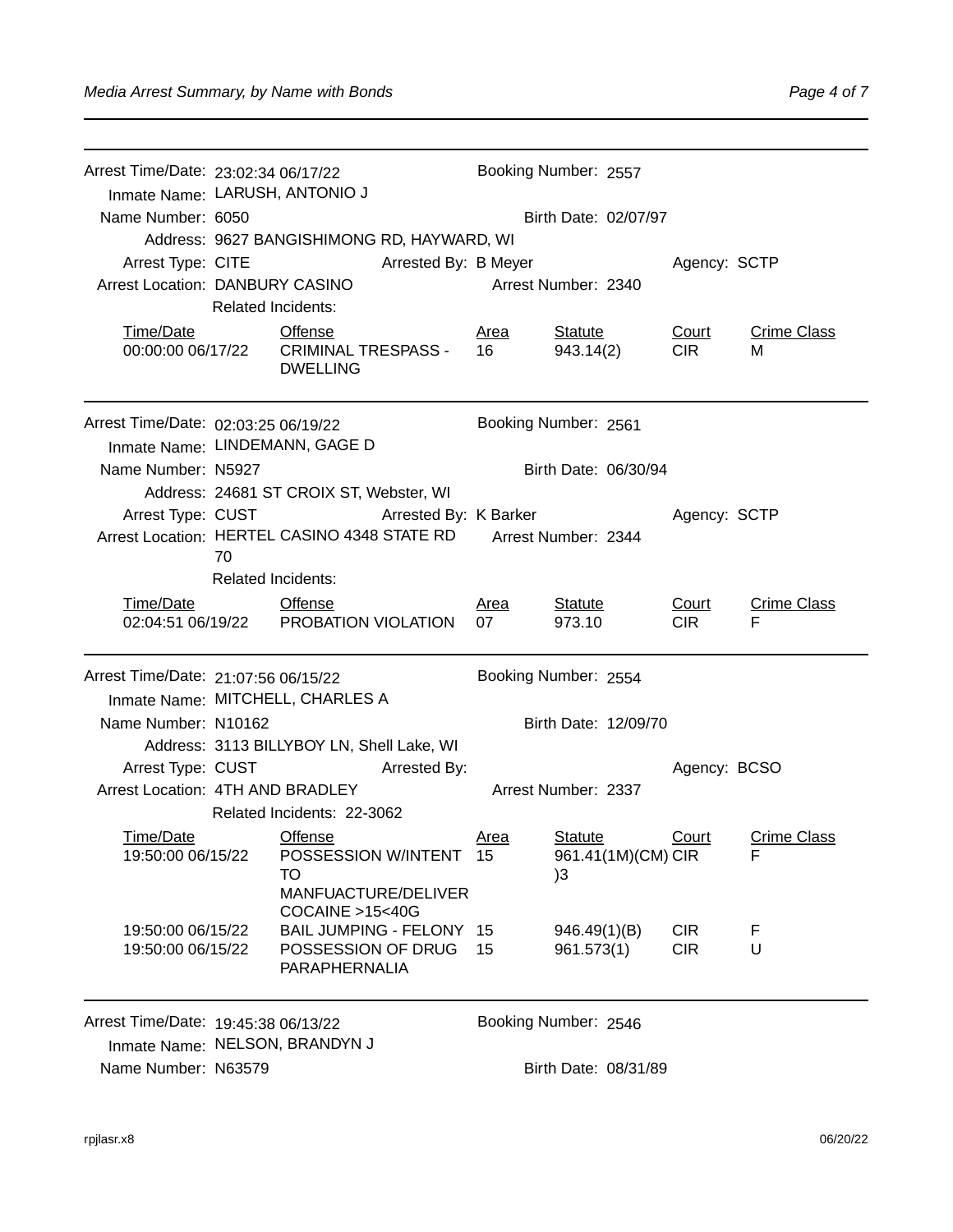|                                                                        |                           | Address: 6744 JAMESWAY RD, Siren, WI                  |                          |                     |                                |                     |                         |
|------------------------------------------------------------------------|---------------------------|-------------------------------------------------------|--------------------------|---------------------|--------------------------------|---------------------|-------------------------|
|                                                                        |                           | Arrest Type: CUST Arrested By: Mangen B               |                          |                     |                                | Agency: BCSO        |                         |
| Arrest Location: 6744 JAMESWAY RD                                      |                           |                                                       |                          |                     | Arrest Number: 2329            |                     |                         |
|                                                                        |                           | Related Incidents: 22-3027                            |                          |                     |                                |                     |                         |
| Time/Date                                                              |                           | <b>Offense</b><br>19:45:38 06/13/22    FAIL TO APPEAR |                          | Area<br><b>BCSO</b> | <b>Statute</b><br>968.09(1)    | Court<br><b>CIR</b> | <b>Crime Class</b><br>F |
|                                                                        |                           |                                                       |                          |                     |                                |                     |                         |
| Arrest Time/Date: 21:29:00 06/13/22<br>Inmate Name: NERUD, DEBRA J     |                           |                                                       |                          |                     | Booking Number: 2548           |                     |                         |
| Name Number: N47371                                                    |                           |                                                       |                          |                     | Birth Date: 12/04/61           |                     |                         |
|                                                                        |                           | Address: 12518 EMPRESS COURT, APPLE VALLEY, MN        |                          |                     |                                |                     |                         |
|                                                                        |                           | Arrest Type: CUST Arrested By: M Thoms                |                          |                     |                                | Agency: WPD         |                         |
| <b>Arrest Location: ZIA'S</b>                                          |                           |                                                       |                          |                     | Arrest Number: 2331            |                     |                         |
|                                                                        | <b>Related Incidents:</b> |                                                       |                          |                     |                                |                     |                         |
| Time/Date Offense                                                      |                           | 22:19:49 06/13/22    DISORDERLY CONDUCT    09         |                          | Area                | <b>Statute</b><br>947.01(1)-DC | Court<br><b>CIR</b> | <b>Crime Class</b><br>м |
| Arrest Time/Date: 20:26:22 06/13/22                                    |                           |                                                       |                          |                     | Booking Number: 2549           |                     |                         |
| Inmate Name: PETERSON, ANDREW W                                        |                           |                                                       |                          |                     |                                |                     |                         |
| Name Number: 6016                                                      |                           |                                                       |                          |                     | Birth Date: 06/15/94           |                     |                         |
|                                                                        |                           | Address: 300 PETERSON LN, Frederic, WI                |                          |                     |                                |                     |                         |
|                                                                        |                           | Arrest Type: CUST Arrested By: Barker N               |                          |                     |                                | Agency: BCSO        |                         |
| Arrest Location: ADVENTURE CHURCH Arrest Number: 2332                  |                           |                                                       |                          |                     |                                |                     |                         |
|                                                                        |                           | Related Incidents: 22-3029                            |                          |                     |                                |                     |                         |
| Time/Date<br>20:26:22 06/13/22                                         |                           | <b>Offense</b><br><b>REGISTERED PLATE</b>             | DISPLAY UNAUTHORIZED SPD | <b>Area</b>         | <b>Statute</b><br>341.61(2)    | <b>Court</b>        | <b>Crime Class</b>      |
| 20:26:22 06/13/22                                                      |                           | <b>OPERATING WHILE</b><br><b>SUSPENDED</b>            |                          | SPD                 | 343.44(1)(A)                   |                     | т                       |
| 20:26:22 06/13/22                                                      |                           | <b>BAIL JUMPING -</b><br><b>MISDEMEANOR</b>           |                          | <b>SPD</b>          | 946.49(1)(A)                   |                     | М                       |
| Arrest Time/Date: 21:08:18 06/13/22<br>Inmate Name: PETERSON, ANDREW W |                           |                                                       |                          |                     | Booking Number: 2547           |                     |                         |
| Name Number: 6016                                                      |                           |                                                       |                          |                     | Birth Date: 06/15/94           |                     |                         |
|                                                                        |                           | Address: 300 PETERSON LN, Frederic, WI                |                          |                     |                                |                     |                         |
| Arrest Type: CUST                                                      |                           |                                                       | Arrested By: Barker N    |                     |                                | Agency: BCSO        |                         |
| Arrest Location: 23811 ST RD 35                                        | <b>Related Incidents:</b> |                                                       |                          |                     | Arrest Number: 2330            |                     |                         |
| Arrest Time/Date: 21:00:00 06/13/22<br>Inmate Name: SIVERSON, AIDEN G  |                           |                                                       |                          |                     | Booking Number: 2550           |                     |                         |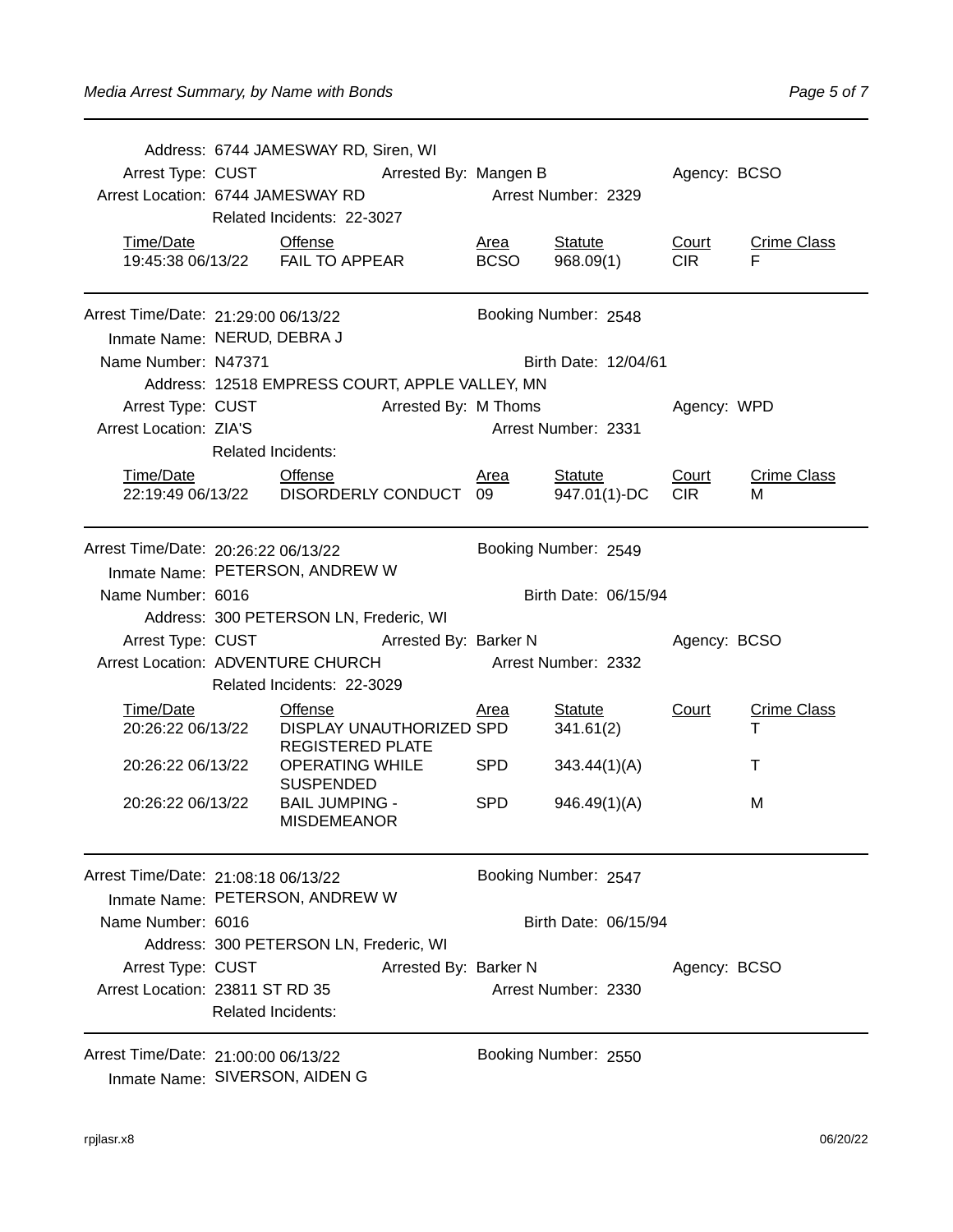| Name Number: N67694                 | Birth Date: 09/11/99           |                                                                |                                                             |                       |                                |                            |                         |  |  |
|-------------------------------------|--------------------------------|----------------------------------------------------------------|-------------------------------------------------------------|-----------------------|--------------------------------|----------------------------|-------------------------|--|--|
|                                     |                                | Address: HOMELESS, Frederic, WI                                |                                                             |                       |                                |                            |                         |  |  |
|                                     |                                |                                                                | Arrest Type: CUST <b>Arrested By: Mangen B</b> Agency: BCSO |                       |                                |                            |                         |  |  |
|                                     |                                | Arrest Location: LIND RD & SOUTH SHORE DR Arrest Number: 2333  |                                                             |                       |                                |                            |                         |  |  |
|                                     |                                | Related Incidents: 22-3030                                     |                                                             |                       |                                |                            |                         |  |  |
| Time/Date                           | <b>Offense</b>                 | 22:43:48 06/13/22 PROBATION VIOLATION                          |                                                             | <u>Area</u><br>15     | <u>Statute</u><br>973.10       | <u>Court</u><br><b>CIR</b> | <b>Crime Class</b><br>F |  |  |
|                                     |                                |                                                                |                                                             |                       |                                |                            |                         |  |  |
| Arrest Time/Date: 19:17:55 06/15/22 |                                |                                                                |                                                             | Booking Number: 2552  |                                |                            |                         |  |  |
| Inmate Name: TAYLOR, DOMINICK J     |                                |                                                                |                                                             |                       |                                |                            |                         |  |  |
| Name Number: 89                     |                                |                                                                |                                                             |                       | Birth Date: 01/28/97           |                            |                         |  |  |
|                                     |                                | Address: 24841 CUTOFF RD, Webster, WI                          |                                                             |                       |                                |                            |                         |  |  |
| Arrest Type: CUST                   |                                | <b>Arrested By: B Meyer</b>                                    |                                                             |                       |                                | Agency: SCTP               |                         |  |  |
| <b>Arrest Location:</b>             |                                |                                                                |                                                             |                       | Arrest Number: 2335            |                            |                         |  |  |
|                                     | <b>Related Incidents:</b>      |                                                                |                                                             |                       |                                |                            |                         |  |  |
| Time/Date Offense                   |                                | 19:21:27 06/15/22 BAIL JUMPING -<br><b>MISDEMEANOR</b>         |                                                             | <u>Area</u>           | <b>Statute</b><br>946.49(1)(A) | Court<br><b>CIR</b>        | <b>Crime Class</b><br>м |  |  |
| Arrest Time/Date: 21:21:33 06/19/22 |                                |                                                                |                                                             |                       | Booking Number: 2565           |                            |                         |  |  |
|                                     | Inmate Name: THAYER, DESERAE D |                                                                |                                                             |                       |                                |                            |                         |  |  |
| Name Number: N9479                  |                                |                                                                |                                                             |                       | Birth Date: 07/04/95           |                            |                         |  |  |
|                                     |                                | Address: 7173 LOON CREEK CIR, Danbury, WI                      |                                                             |                       |                                |                            |                         |  |  |
|                                     |                                | Arrest Type: CUST Arrested By: K Barker                        |                                                             |                       |                                | Agency: SCTP               |                         |  |  |
|                                     |                                | Arrest Location: HWY 35 AND HOLMES LANDING Arrest Number: 2348 |                                                             |                       |                                |                            |                         |  |  |
|                                     | <b>Related Incidents:</b>      |                                                                |                                                             |                       |                                |                            |                         |  |  |
| Time/Date                           | <b>Offense</b>                 | 21:26:07 06/19/22    FAIL TO APPEAR                            | $\overline{16}$                                             | <u>Area</u>           | <u>Statute</u><br>968.09(1)    | <u>Court</u><br><b>CIR</b> | <b>Crime Class</b><br>М |  |  |
|                                     |                                | 21:25:43 06/19/22 PROBATION VIOLATION                          |                                                             | 16                    | 973.10                         | <b>CIR</b>                 | М                       |  |  |
| Arrest Time/Date: 19:07:30 06/18/22 |                                |                                                                |                                                             |                       | Booking Number: 2560           |                            |                         |  |  |
| Inmate Name: ZEIEN, KRISTINE C      |                                |                                                                |                                                             |                       |                                |                            |                         |  |  |
| Name Number: 2794                   |                                |                                                                |                                                             |                       | Birth Date: 11/25/97           |                            |                         |  |  |
|                                     |                                | Address: w4474 FRIDAY ST, SPRING BROOK, WI                     |                                                             |                       |                                |                            |                         |  |  |
| Arrest Type: CUST                   |                                |                                                                |                                                             | Arrested By: Mangen B |                                | Agency: BCSO               |                         |  |  |
|                                     |                                | Arrest Location: LAKELAND AVE N & ELM ST W                     |                                                             |                       | Arrest Number: 2343            |                            |                         |  |  |
|                                     |                                | Related Incidents: 22-3146                                     |                                                             |                       |                                |                            |                         |  |  |
| Time/Date                           |                                | <b>Offense</b>                                                 |                                                             | <u>Area</u>           | <b>Statute</b>                 | Court                      | <b>Crime Class</b>      |  |  |
| 19:07:30 06/18/22                   |                                | <b>BAIL JUMPING -</b><br><b>MISDEMEANOR</b>                    |                                                             | <b>WPD</b>            | 946.49(1)(A)                   | <b>CIR</b>                 | м                       |  |  |
| 19:07:30 06/18/22                   |                                | POSSESSION OF DRUG<br>PARAPHERNALIA                            |                                                             | <b>WPD</b>            | 961.573(1)                     | <b>CIR</b>                 | M                       |  |  |